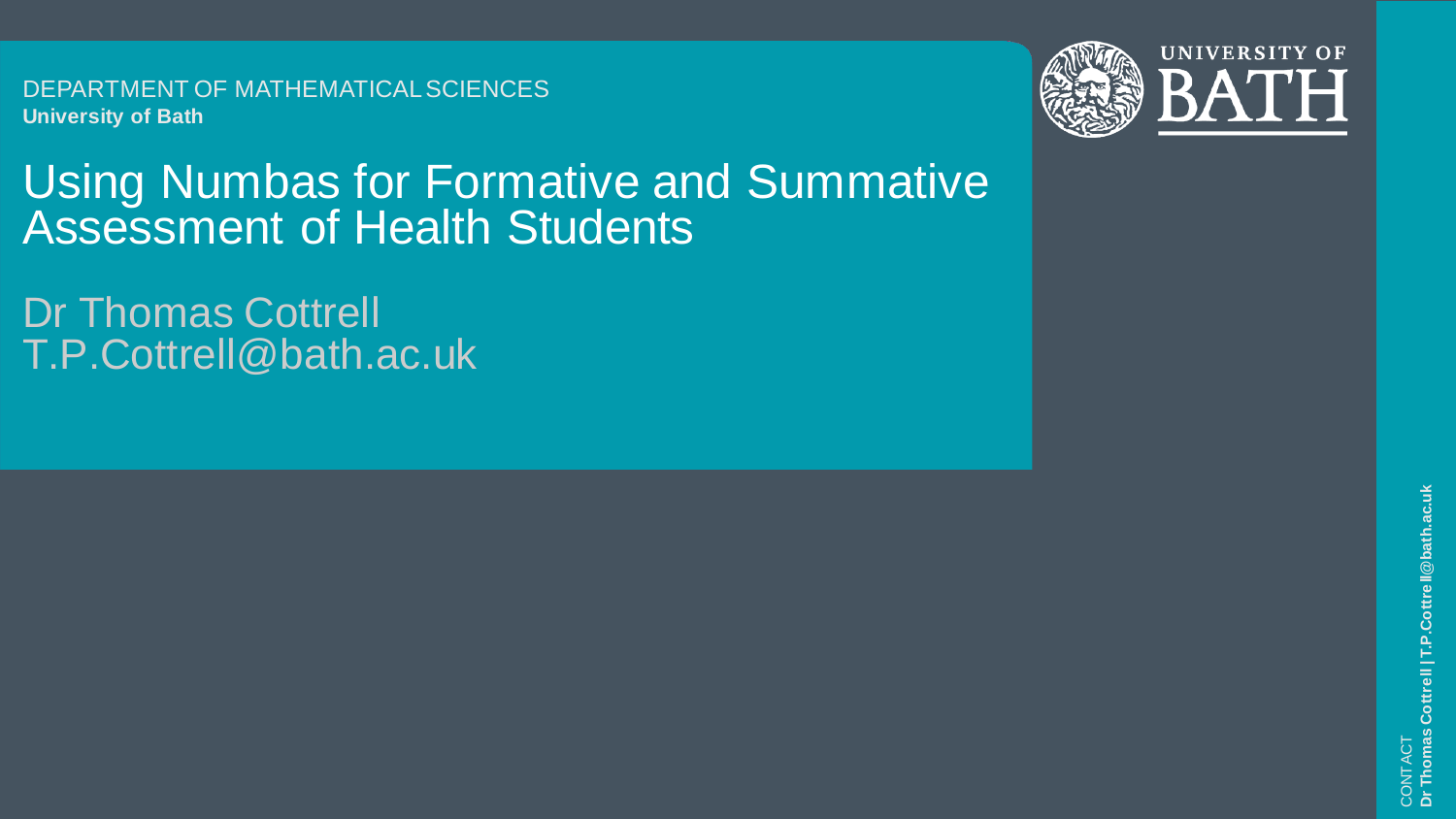



- 1. About the Course
- 2. Rationale for using Numbas
- 3. Homework Quizzes and how they were used
- 4. The Final Exam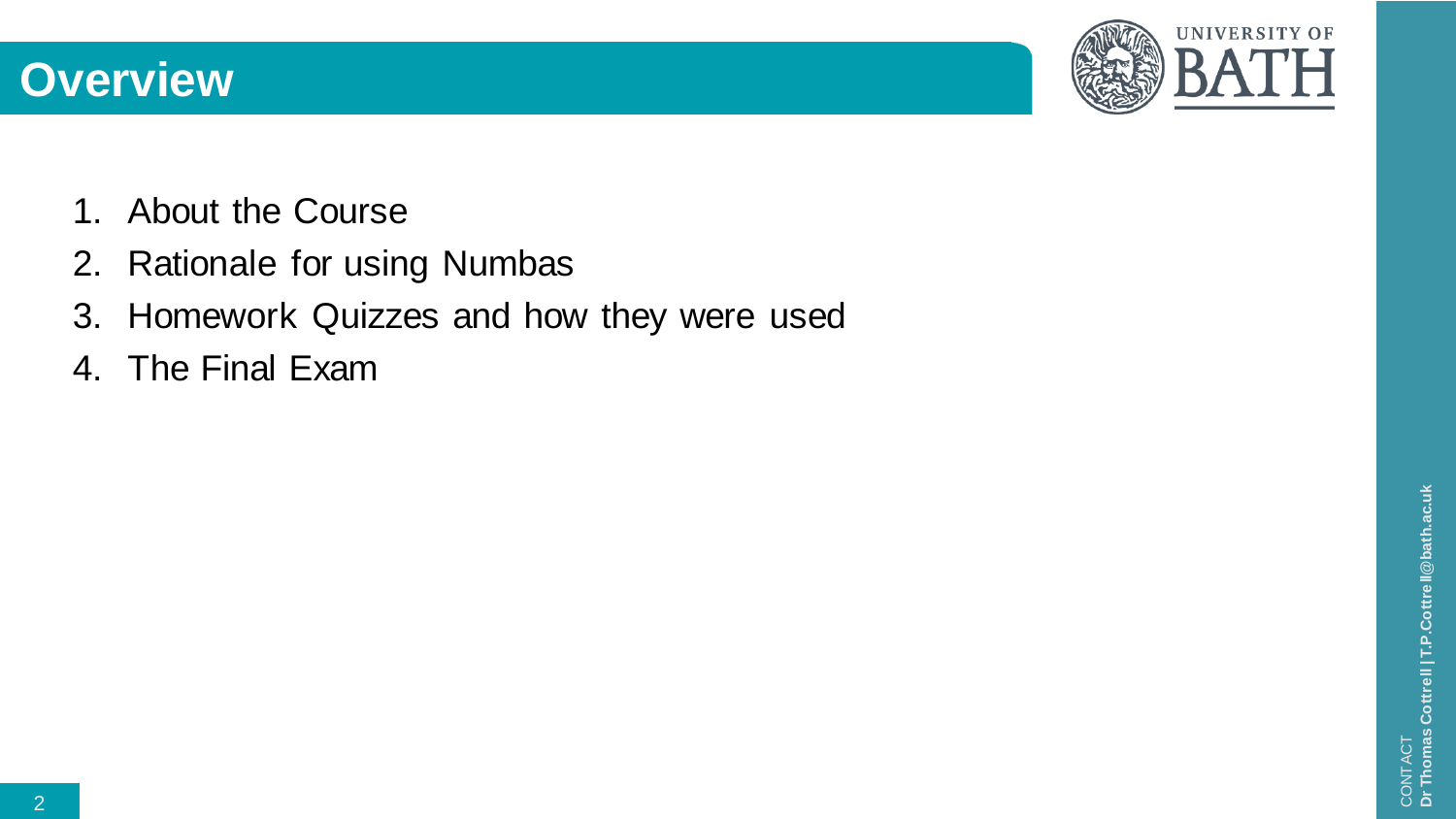## **About the Course**



#### **Research and Study Skills for Sport, Health and Exercise Scientists**

- Year-long module for first-year students on Sport and Exercise Science and Health and Exercise Science degree programmes.
- Maths content taught from November to February, with exam in March.
- Approximately 150 students.
- Two Maths staff: one lecturer, one tutor.

Students' mathematical experience varies considerably:

- Maths entry requirement: GCSE Maths, at least grade 4 or C.
- Some students on the course did A level Maths.

**Maths content:** mechanics, trigonometry, vectors, functions.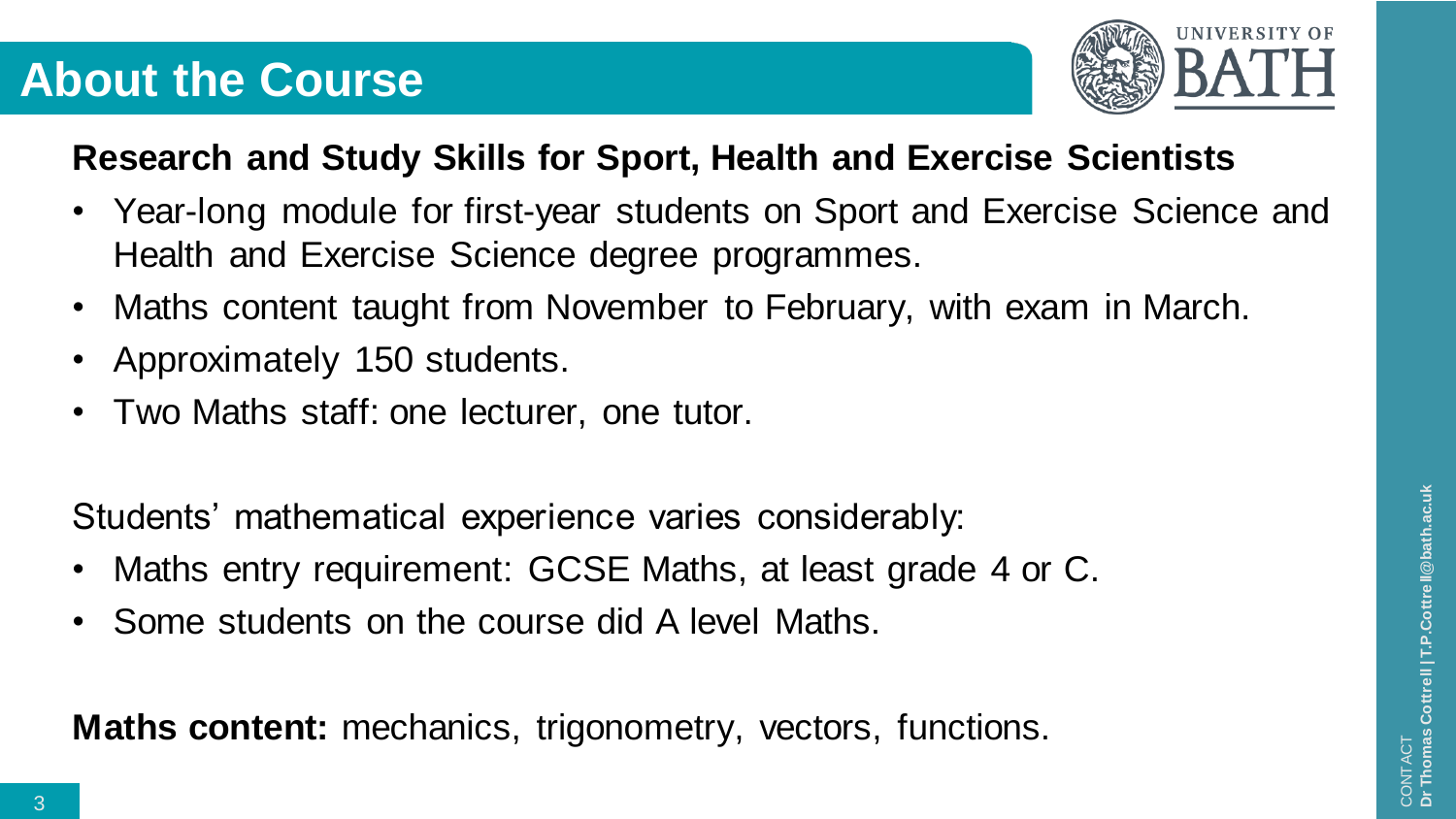## **Rationale for using Numbas**



- Repeatable assignments.
- Instant feedback.
- Well suited to calculation questions.
- Some appropriate questions already available.
- The exam closely resembles the homework assignments.
- Randomisation discourages copying.
- High student numbers, low staff numbers.
- Time invested pays off later (unlike marking written homework).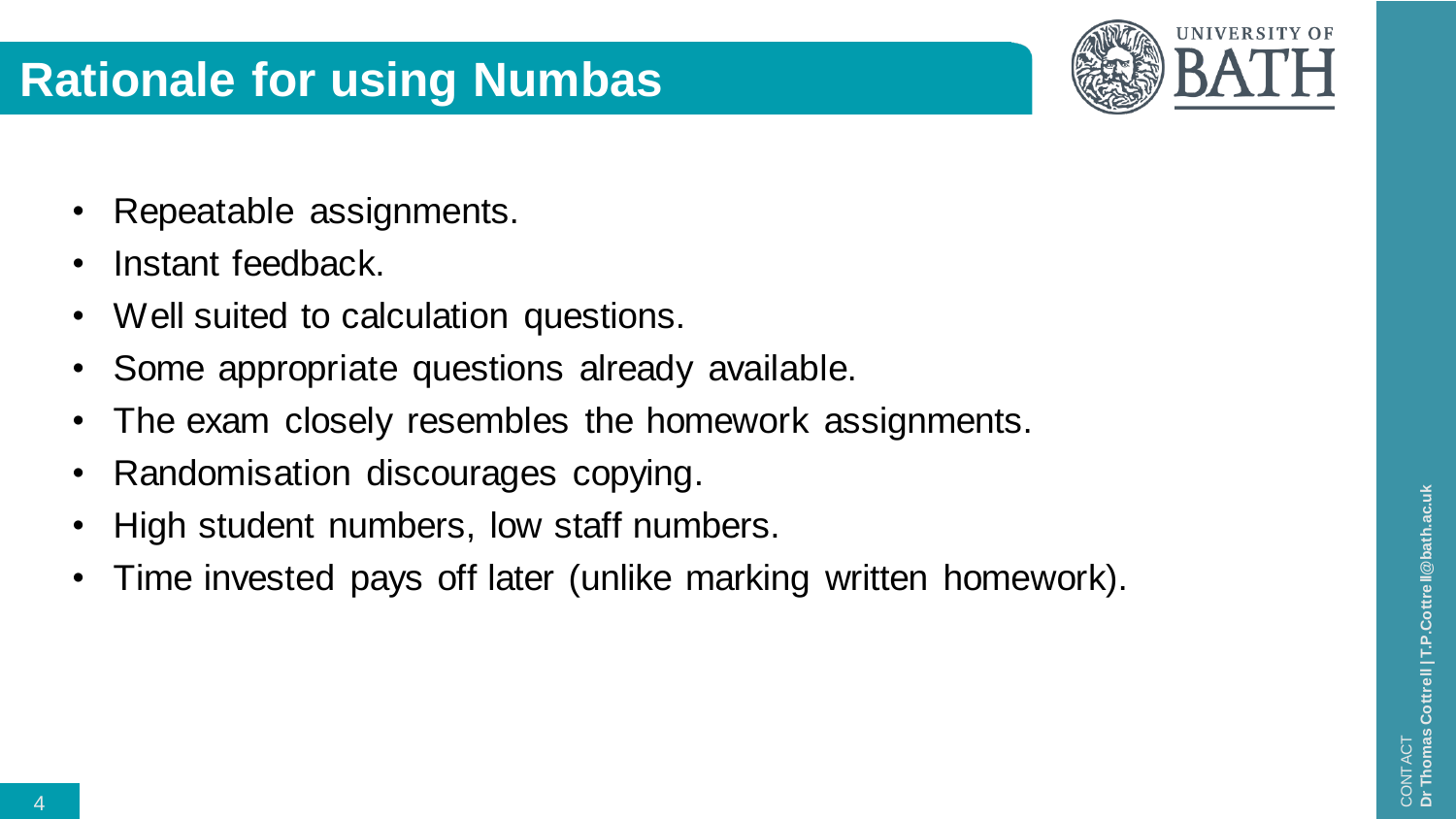

Students were set weekly homework quizzes using Numbas LTI and Moodle. How were the homework quizzes used? Did this meet my expectations?

Numbers of attempts:

- About 40 students didn't use them at all.
- Mean number of attempts per student  $\approx$  2.
- Typically 1–3 attempts per student.
- Some students consistently made about 5–7 attempts.

When were the attempts made?

- Additional attempts were usually made the week before the exam.
- Students who made only one attempt usually did so shortly before the exam.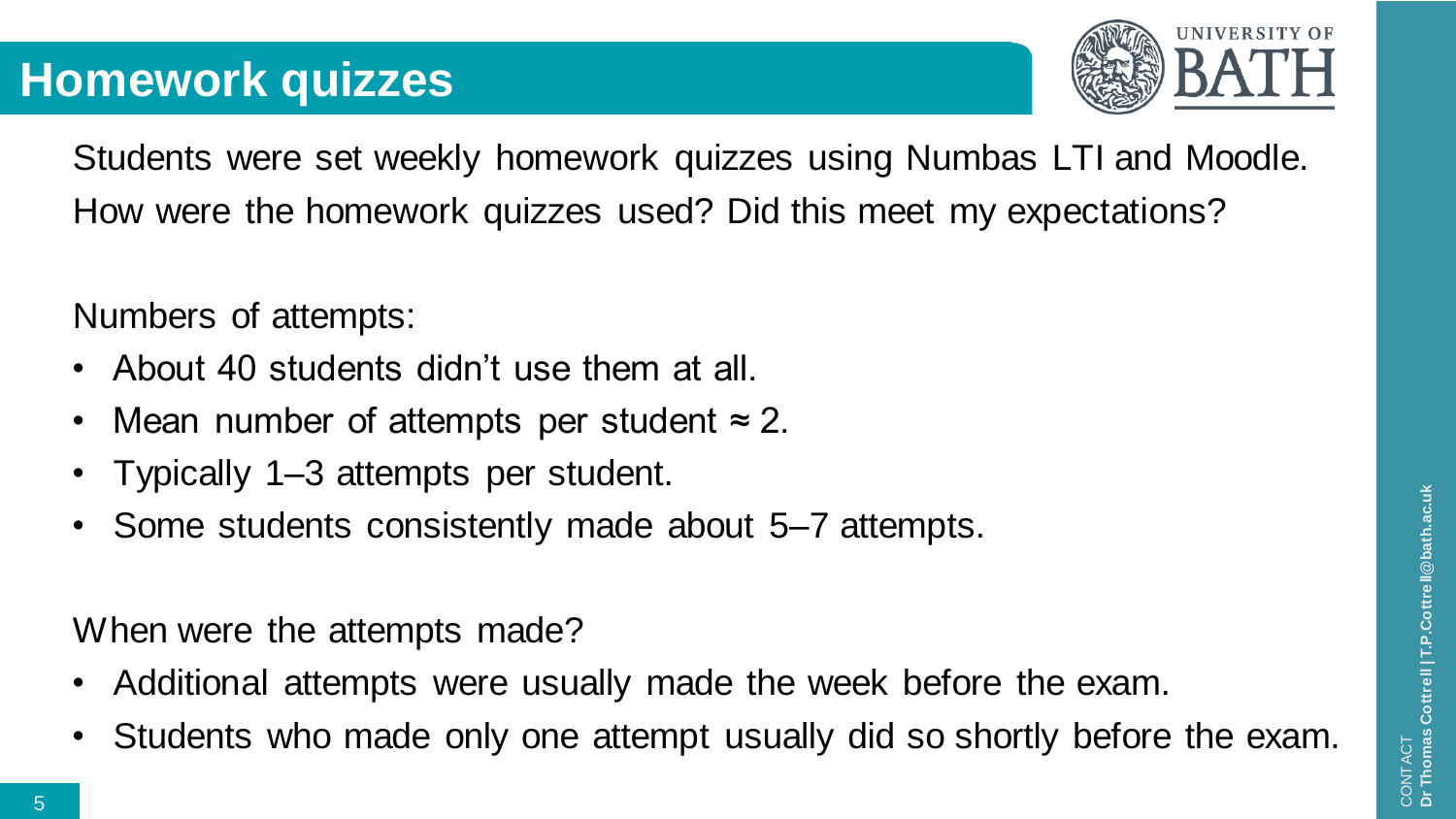## **Final exam**

#### **Exam format:**

- Online open-book,
- 1-hour time limit,
- Completed within a 48-hour window.

Questions were similar but not identical to homework questions.

I used data from the homework quizzes to classify the difficulty of different topics and question types.

Mean score: 83% (impossible to compare this with previous years)